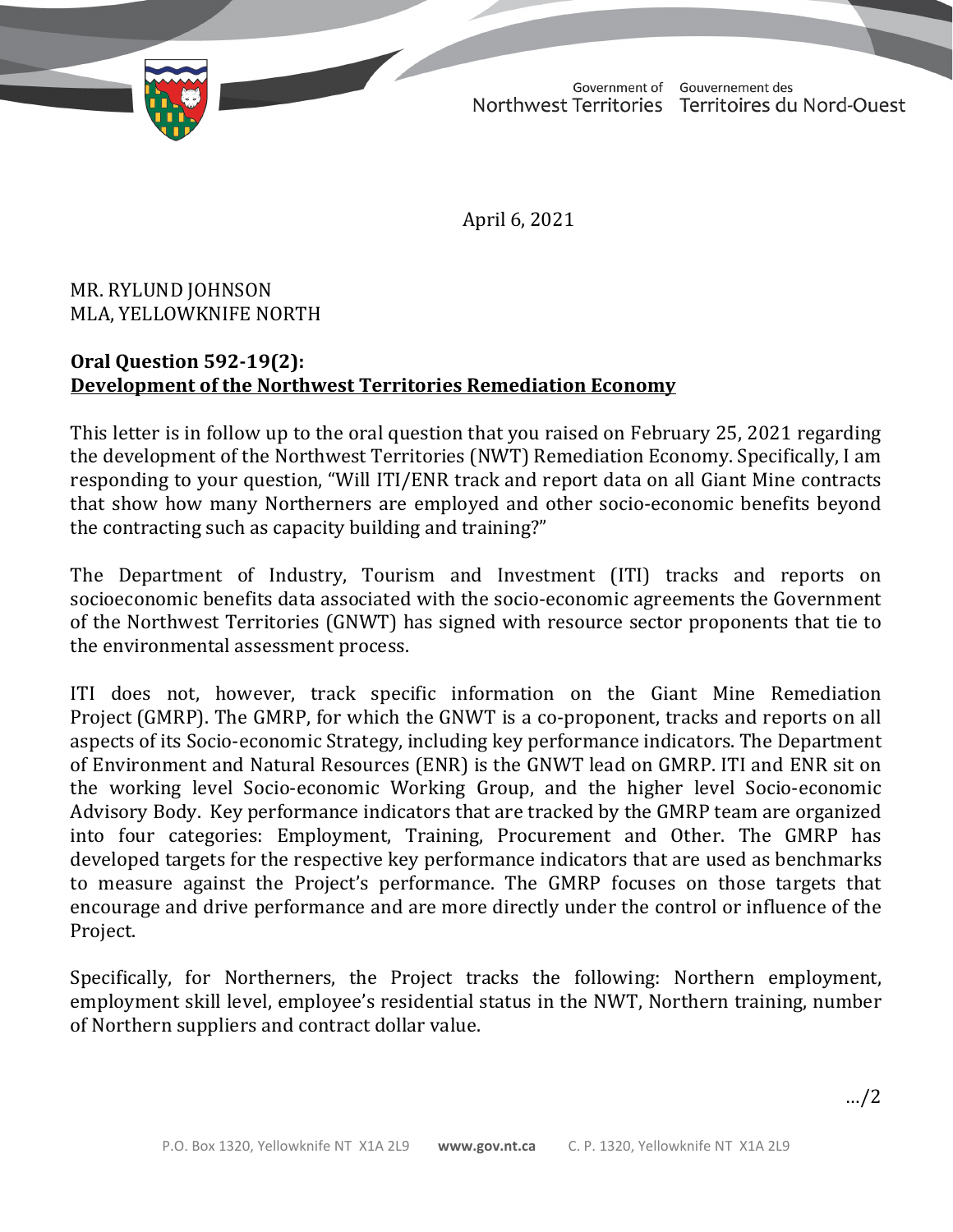**Employment** - The GMRP tracks the total employment and employment by certain categories, namely Northern, Indigenous, Southern, Indigenous Opportunities Opportunities Considerations (IOC), and Female employees.

| <b>Employee</b><br>type | Total # of<br>persons<br>(including)<br>contractors) | Total person-<br>hours | Persons as % of<br>all employees | <b>Person-hours</b><br>as % of all<br>person hours |
|-------------------------|------------------------------------------------------|------------------------|----------------------------------|----------------------------------------------------|
| <b>Total</b>            | 248                                                  | 128,077                | 100                              | 100                                                |
| Northern                | 144                                                  | 80,005                 | 58                               | 62                                                 |
| employees               |                                                      |                        |                                  |                                                    |
| Southern                | 104                                                  | 48,072                 | 42                               | 38                                                 |
| employees               |                                                      |                        |                                  |                                                    |
| Indigenous              | 69                                                   | 37,739                 | 28                               | 29                                                 |
| employees               |                                                      |                        |                                  |                                                    |
| IOC employees           | 24                                                   | 14,657                 | 10                               | 11                                                 |
| Female                  | 59                                                   | 18,073                 | 24                               | 14                                                 |
| employees               |                                                      |                        |                                  |                                                    |

Table 1. Total number of persons and total persons (Parsons + Parsons' Contractors) by 2019-20, by category

GMRP Employment Definitions:<br>• Northern Employee: A r

- Northern Employee: A person with permanent residence of greater than six months in any of the three territories (NWT, Nunavut (NU), Yukon Territory (YT)).
- Indigenous Employee: Section 35 of the *Constitution Act* recognizes three groups of Indigenous people (First Nation, Métis, and Inuit) as descendants of the original inhabitants of North America.
- Indigenous Opportunity Consideration: For Indigenous labour hours to count towards the IOC commitments, the individuals must be from within the contract area. The contract area is defined as the area within both Môwhì Gogha Dè Nîîtåèè, as defined in the Tłįchǫ Land Claims and Self-Government Agreement, and the Akaitcho Asserted Territory, as defined in the Akaitcho Interim Measures Agreement.

**Training** - The GMRP tracks its workforce training by numbers of people who have participated in training exercises, as well as the numbers of person hours.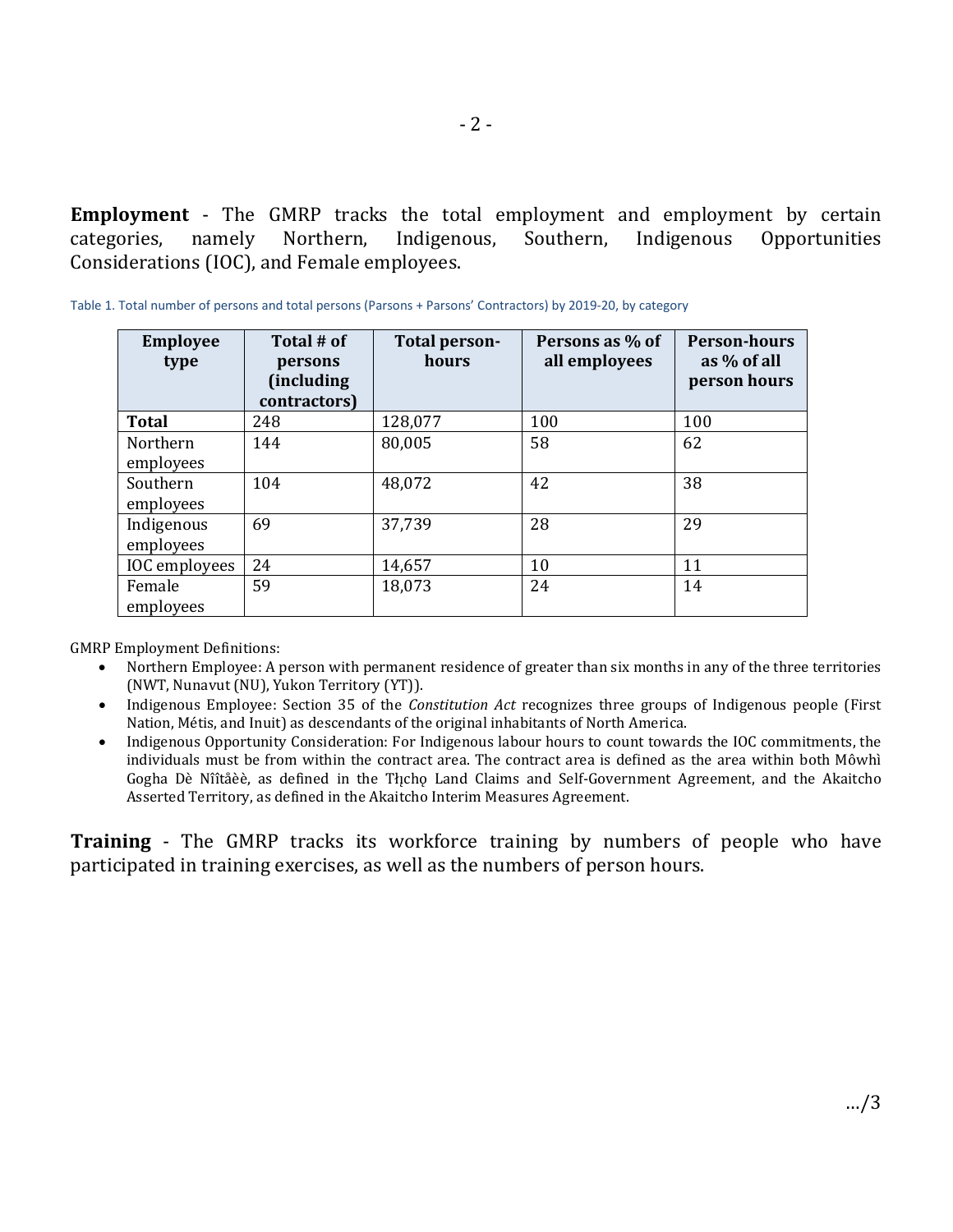| <b>Workforce</b><br>training | Total #<br>persons | Total person -<br>hours | Persons as % of<br>all employees | <b>Person-hours</b><br>as % of all<br>person hours |
|------------------------------|--------------------|-------------------------|----------------------------------|----------------------------------------------------|
| <b>Total</b>                 | 230                | 8,547                   | 100                              | 100                                                |
| Northern<br>employees        | 108                | 6,818                   | 47                               | 80                                                 |
| Southern<br>employees        | 122                | 1,729                   | 53                               | 20                                                 |
| Indigenous<br>employees      | 55                 | 5,356                   | 24                               | 63                                                 |
| IOC employees                | 24                 | 2,599                   | 10                               | 30                                                 |
| Female<br>employees          | 63                 | 1,617                   | 27                               | 19                                                 |

Table 2. Total number of people trained and total person hours of training in 2019-20 (by category)

**Procurement** - The GMRP tracks the total number of suppliers and the total value of contracts by four categories: Northern, Southern, Indigenous and IOC.

Table 3. Total number of suppliers and total value of contracts (Parsons + its contractors), in 2019-20 by Category

| Supplier type           | # suppliers | \$ spent      | % of total \$ spent |
|-------------------------|-------------|---------------|---------------------|
| <b>Total</b>            | 241         | 20,903,202.22 | 100                 |
| Northern<br>suppliers   | 119         | 13,398,284.92 | 64                  |
| Southern<br>suppliers   | 122         | 7,504,917.30  | 36                  |
| Indigenous<br>suppliers | 35          | 11,614,354.79 | 55                  |
| <b>IOC</b> suppliers    | 33          | 11,319,614.97 | 54                  |

GMRP Procurement Definitions:

- Northern Supplier is: A company with a head office, or other regional office, in any of the three territories (NWT, NU, YT).
- Indigenous Supplier is: An enterprise that is a sole proprietorship, limited company, co-operative, or not-forprofit organization in which Indigenous persons have majority ownership and control (meaning at least 51 percent), and in which, in the case of a business enterprise with six or more full time employees, at least 33 percent of the full-time employees are Indigenous persons; or, a joint venture or consortium in which an Indigenous business or Indigenous businesses as defined above have at least 51 percent ownership and control.
- IOC suppliers must be from within the contract area. The contract area is defined as the area within both Môwhì Gogha Dè Nîîtåèè, as defined in the Thcho Land Claims and Self-Government Agreement, and the Akaitcho Asserted Territory, as defined in the Akaitcho Interim Measures Agreement.